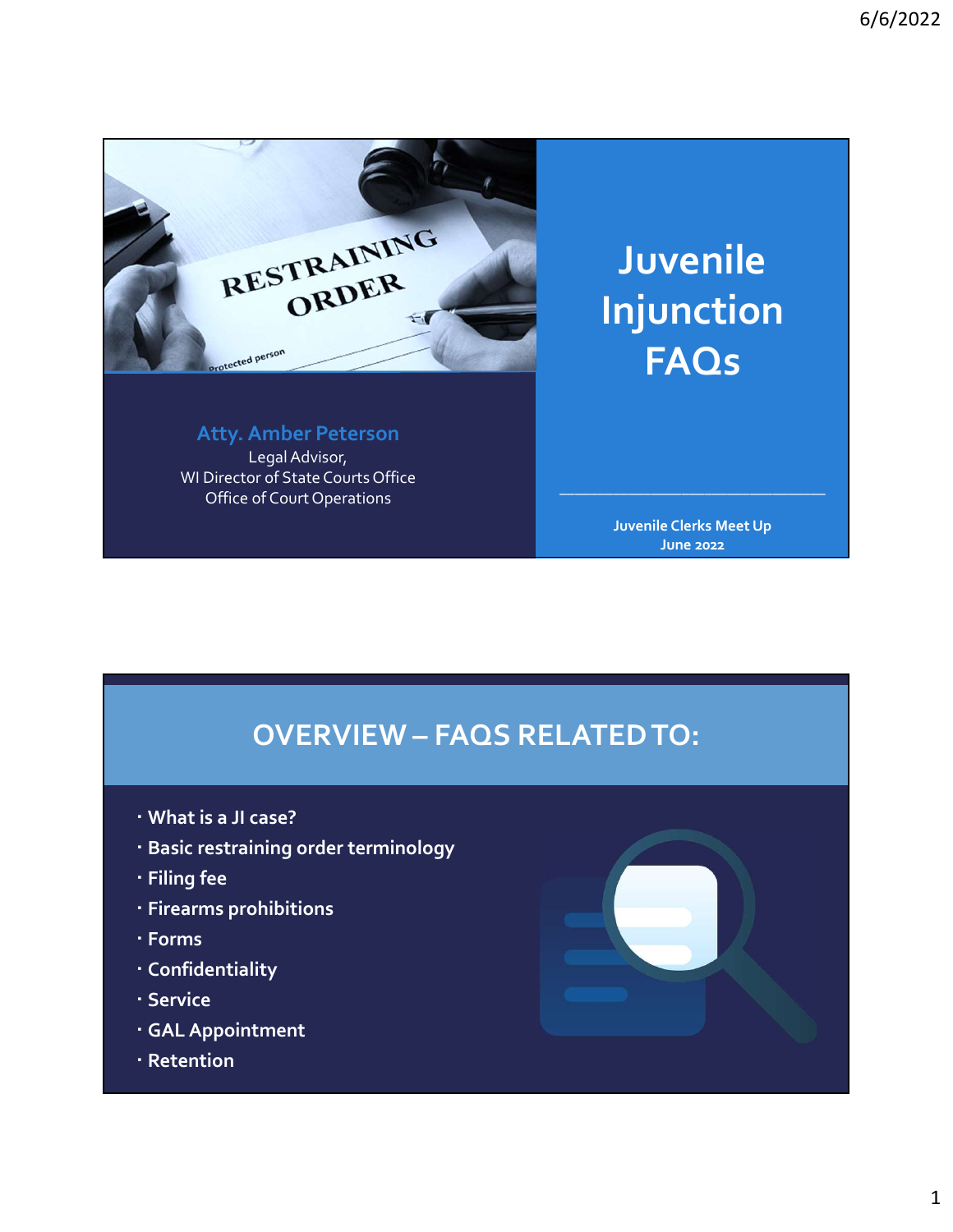

# WHAT IS A JUVENILE INJUNCTION (JI) CASE?

![](_page_1_Figure_3.jpeg)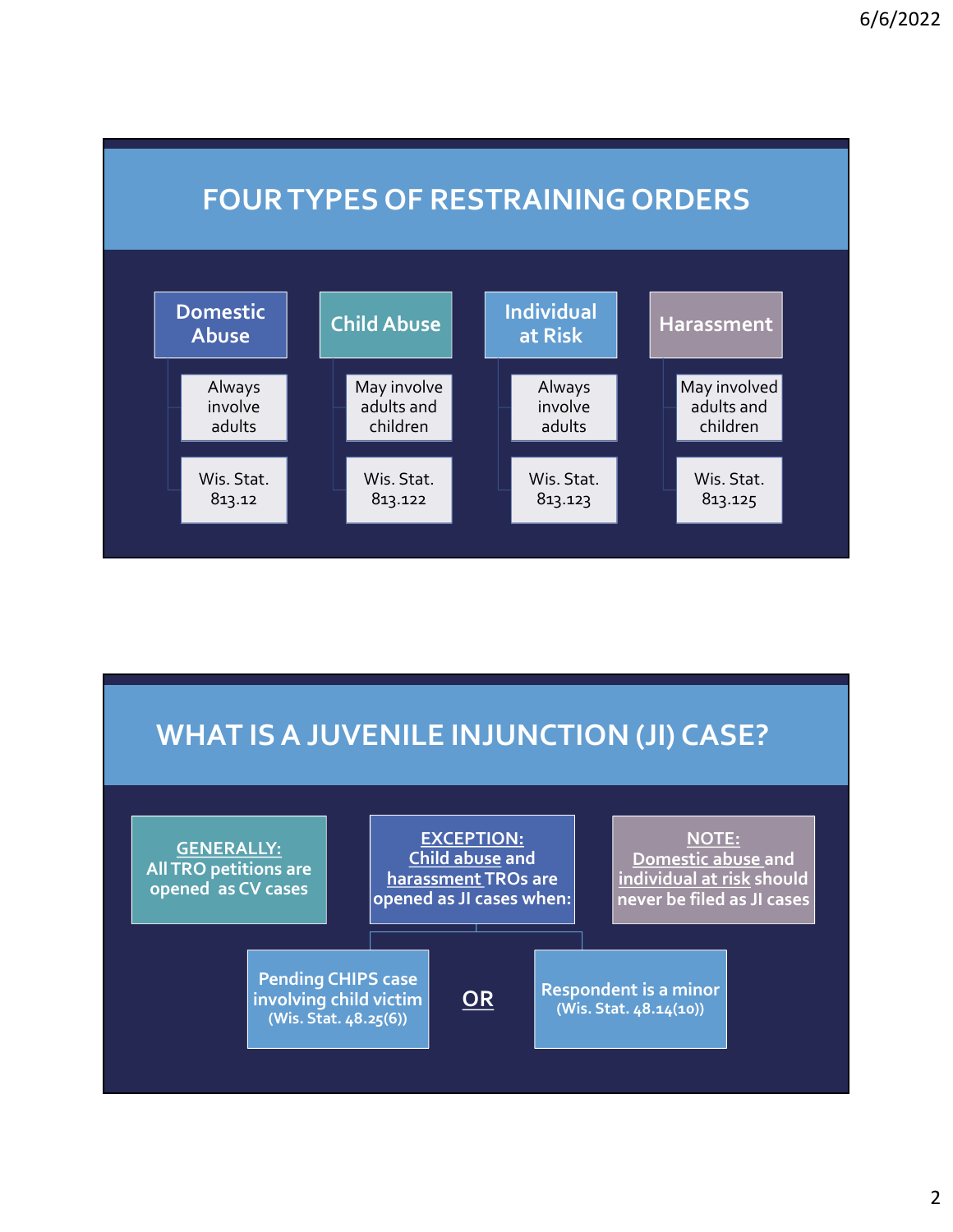# TEMPORARY RESTRAINING ORDE<br>
VS. INJUNCTION<br>
Temporary Restraining<br>
Order (TRO)<br>
• Granted ex parte and without a<br>
• Valid for 14 days, unless<br>
• Valid for 14 days, unless<br>
• Cenerally valid for 2-4 year<br>
extended by the co TEMPORARY RESTRAINING ORDE<br>
VS. INJUNCTION<br>
Temporary Restraining<br>
Order (TRO)<br>
• Granted are full due pro<br>
• Valid for 14 days, unless<br>
• Valid for 14 days, unless<br>
• Firearms surrender requirements<br>
• Firearms surrender TEMPORARY RESTRAINING ORDE<br>
VS. INJUNCTION<br>
Temporary Restraining<br>
Order (TRO)<br>
• Granted ex parte and without a<br>
• Valid for 14 days, unless<br>
• Valid for 14 days, unless<br>
• Valid for 14 days, unless<br>
• Valid for 14 days, TEMPORARY RESTRAINING ORDER<br>
VS. INJUNCTION<br>
Temporary Restraining<br>
Order (TRO)<br>
Granted exparte and without a<br>
hearing<br>
Valid for 14 days, unless<br>
extended up to 5-10 years, or<br>
extended up to 5-10 years, or<br>
Firearms sur TEMPORARY RESTRAINING ORDER VS. INJUNCTION

### Temporary Restraining Order (TRO)

- hearing
- extended by the court
- 

### Injunction

- hearing
- 6/6/2022<br> **AINING ORDER**<br>
Injunction<br>
Injunction<br>
 Granted after full due process<br>
hearing<br>
 Generally valid for 2-4 years, but can<br>
be extended up to 5-10 years, or<br>
permanently <sup>6/6/2022</sup><br> **• GENER<br>
CTION**<br>
• Granted after full due process<br>
• Generally valid for 2-4 years, but can<br>
be extended up to 5-10 years, or<br>
permanently<br>
• Firear is sureder requirements <u>do</u><br>
apply<br>
• Even if respondent do be extended up to 5-10 years, or permanently **AINING ORDER<br>
CTION**<br>
• Granted after full due process<br>
hearing<br>
• Generally valid for 2-4 years, but can<br>
be extended up to 5-10 years, or<br>
permanently<br>
• Firearm surrender requirements <u>do</u><br>
apply<br>
• Even if respondent **Samily CORDER<br>
Figure 10 Separated after full due process<br>
Foranted after full due process<br>
Foranted at for 2-4 years, but can<br>
be extended up to 5-10 years, or<br>
permanently<br>
Firearm surrender requirements <u>do</u><br>
apply<br>
•**
- apply
	- the injunction hearing

# <u>do not</u> apply<br>
• Even if respondent does<br>
• PETITIONER VS. RESPONDENT<br>
• Person seeking protection against<br>
• Person seeking protection against<br>
• Files paperwork asking the court<br>
• Files paperwork asking the court<br>
• P **PETITIONER VS. RESPONDENT**<br>
• Person seeking protection against<br>
• Files paperwork asking the court<br>
• Files paperwork asking the court<br>
• Files paperwork asking the court<br>
• Files paperwork asking the court<br>
• Respondent PETITIONER VS. RESPONDENT

### **Petitioner**

- harm and the contract of the property of the being sought and the contract of the contract of the contract of
- to issue a TRO/injunction

### Respondent

- 
- Even if respondent does not appear at<br>the injunction hearing<br><br><br><br><br>**ESPONDENT**<br><br><br><br><br><br>• Person against whom protection is<br>being sought<br><br>• Petitioner is asking the court to order<br>the respondent to stop behaving in a<br>certain w ESPONDENT<br>
Respondent<br>
• Person against whom protection is<br>
being sought<br>
• Petitioner is asking the court to order<br>
the respondent to stop behaving in a<br>
• Respondent is served with the<br>
• Respondent is served with the<br>
† the respondent to stop behaving in a certain way **ESPONDENT**<br>
• Respondent<br>
• Person against whom protection is<br>
being sought<br>
• Petitioner is asking the court to order<br>
the respondent to stop behaving in a<br>
certain way<br>
• Respondent is served with the<br>
TRO/injunction
- TRO/injunction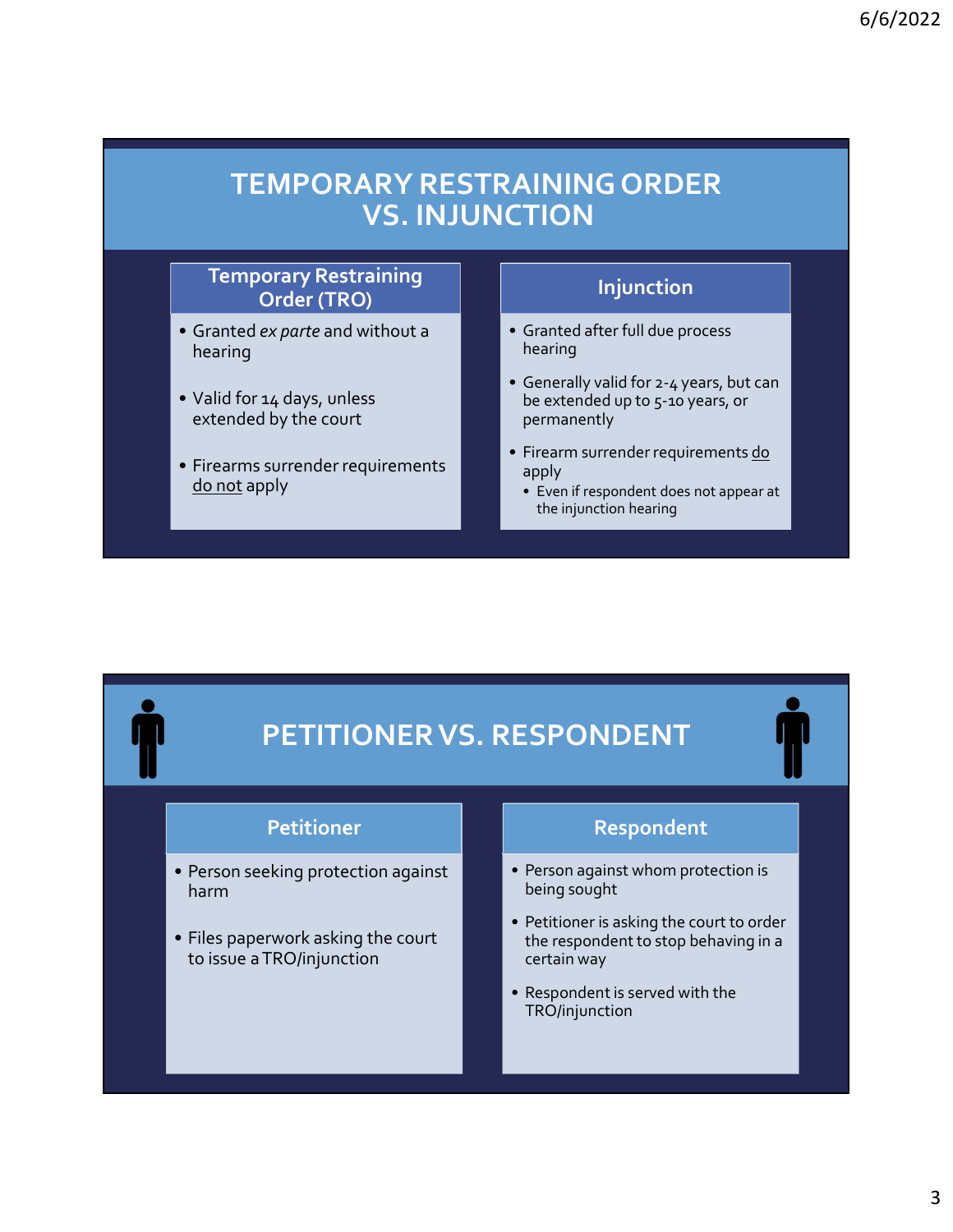# FILING FEE

# Domestic Abuse, Child Abuse, Individual at Risk **FILING FEE**<br>
Domestic Abuse, Child Abuse,<br>
Individual at Risk<br>
• <u>No</u> filing fee to commence action<br>
• <u>May be</u> a fee for JI case (Wise a fee for CV cases<br>
• If petitioner alleges conduct<br>
the same or similar to dome

### **Harassment**

48.25(6))

- 
- $-$  FEE<br>  $\bullet$  Mo filing fee for JI case (Wis. Stat.<br>  $\frac{10}{48.25(6)}$ <br>  $\bullet$  May be a fee for CV cases<br>  $\bullet$  If petitioner alleges conduct that is<br>
the same or similar to domestic **EXECTS**<br> **EXECTS**<br> **EXECTS**<br> **EXECTS**<br> **EXECTS**<br> **EXECTS**<br> **EXECTS**<br> **P**<br> **EXECTS**<br> **P**<br> **EXECTS**<br> **P**<br> **EXECTS**<br> **P**<br> **EXECTS**<br> **P**<br> **EXECTS**<br> **P**<br> **EXECTS**<br> **P**<br> **EXECTS**<br> **P**<br> **EXECTS**<br> **P**<br> **EXECTS**<br> **P**<br> **EXECTS**<br> **• If performed alleges conduct that is<br>
• <u>No filing</u> fee for JI case (Wis. Stat.<br>
•**  $\frac{10 \text{ of } 8.25(6)}{48.25(6)}$ **<br>
•**  $\frac{Maybe}{2}$  **a fee for CV cases<br>
• If petitioner alleges conduct that is<br>
the same or similar to domest** the same or similar to domestic<br>abuse, <u>no</u> filing fee  $-$  it is waived EE<br> **EDERET CONTENTS CONTENTS CONTENTS (SET ALSO CONTENT)**<br>
Ago filing fee for CV cases<br>
If petitioner alleges conduct that is<br>
the same or similar to domestic<br>
abuse, <u>no</u> filing fee – it is waived<br>
Court makes determinat **FIFE**<br>
• No filing fee for JI case (Wis. Stat.<br>
48.25(6))<br>
• May be a fee for CV cases<br>
• If petitioner alleges conduct that is<br>
the same or similar to domestic<br>
• Court makes determination based on<br>
• Court makes determi
- the facts in the petition

# FIREARMS RESTRICTIONS

### Mandatory Firearms Restriction

- 
- 
- the respondent to surrender any firearms that he or she owns or has in his or her possession…"

### Optional Firearms Restriction

- 
- 
- Court makes determinitive facts in the petitic<br>
FIREARMS RESTRICTIONS<br>
Mandatory Firearms Restriction<br>
 Domestic abuse<br>
 Child Abuse<br>
 "An injunction ... shall ... require<br>
 "An injunction ... shall ... require<br>
 "A • Coordinates determinisment the facts in the petitic<br>
Mandatory Firearms Restriction<br>
• Domestic abuse<br>
• Child Abuse<br>
• Child Abuse<br>
• "An injunction ... shall ... require<br>
• "An injunction ... shall ... require<br>
• The c **FIREARMS RESTRICTIONS**<br>
Mandatory Firearms Restriction<br>
• Domestic abuse<br>
• Child Abuse<br>
• Child Abuse<br>
• "An injunction ... shall ... require<br>
• the respondent to surrender any<br>
firearms that he or she owns or<br>
firearms • Court makes determination based on<br>the facts in the petition<br>STRICTIONS<br>STRICTIONS<br>• Harassment<br>• Individual at Risk<br>• If the court determines "... that the<br>respondent may use a firearm to cause<br>physical harm to another • Court makes determination based on<br>the facts in the petition<br>Coptional Firearms Restriction<br>• Harassment<br>• Individual at Risk<br>• If the court determines "... that the<br>respondent may use a firearm to cause<br>physical harm to **STRICTIONS**<br> **Coptional Firearms Restriction**<br>
• Individual at Risk<br>
• If the court determines "... that the<br>
respondent may use a firearm to cause<br>
physical harm to another or to<br>
endanger public safety, the judge or<br>
ci respondent may use a firearm to cause physical harm to another or to endanger public safety, the judge or circuit court commissioner may prohibit the respondent from possessing a firearm."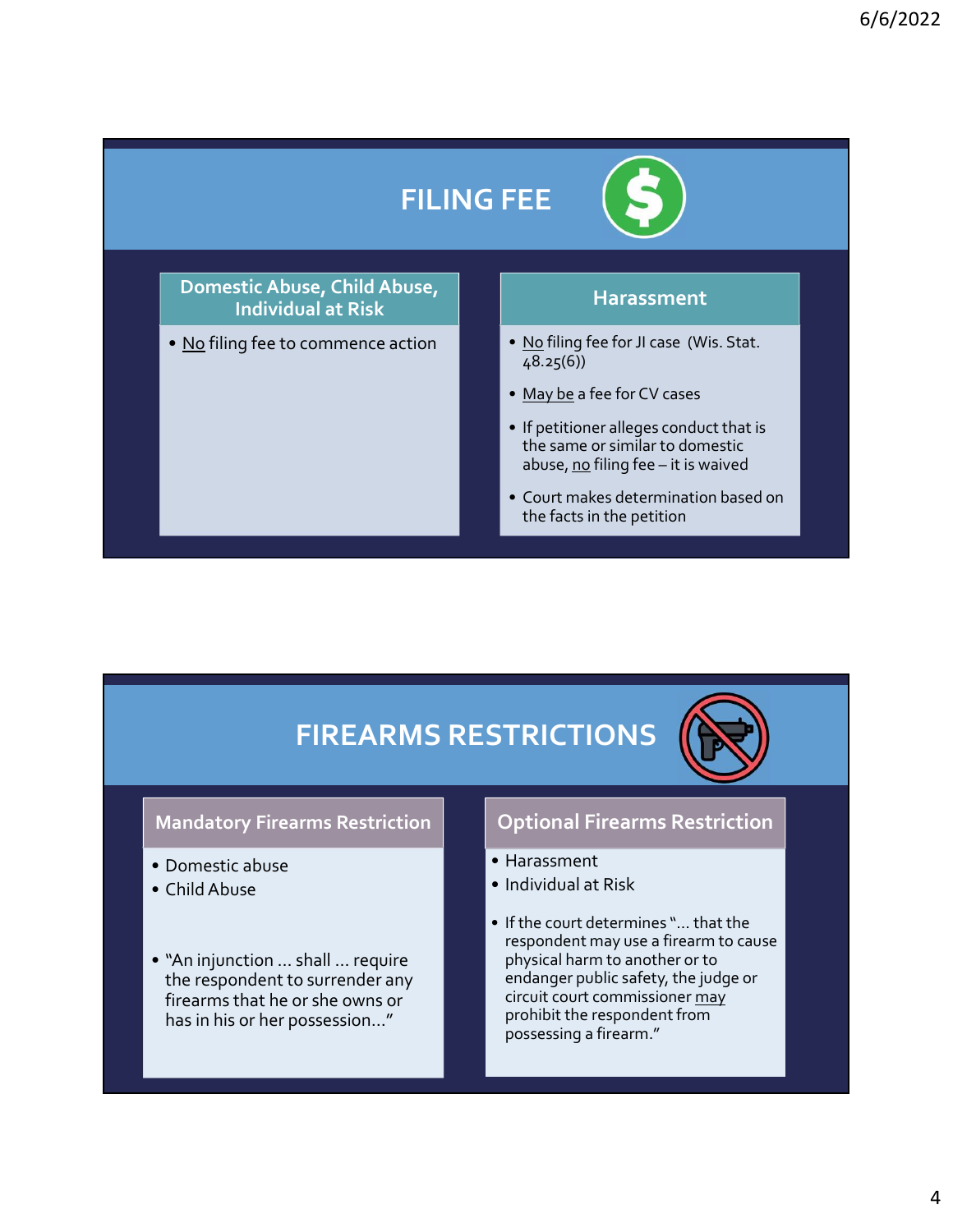# FIREARMS SURRENDER REQUIREMENTS

### Court is required to hold a firearms surrender hearing when:

Court issues domestic abuse, child abuse, individual at risk (w/ firearm restriction), or harassment injunction (w/ firearm restriction)

Court finds that the respondent possesses firearm(s)

For more information, see "Firearms surrender procedures for clerks" under Civil / Small Claims Model Recordkeeping Procedures (or contact Amber) or more information, see "Firearms surrender procedures for clerks" under<br>Civil / Small Claims Model Recordkeeping Procedures (or contact Amber)<br>
<br> **WHAT FORMS ARE USED?**<br>
JI Case – Child Abuse<br>
• Petition in Juvenile Cour or more information, see "Firearms surrender procedures for clerks" under<br>Civil / Small Claims Model Recordkeeping Procedures (or contact Amber)<br>
1 Case – Child Abuse<br>
• Petition in Juvenile Court for TRO (Child Abuse) (JC Irm restriction)<br>
or more information, see "Firearms surrender procedures for clerks" under<br>
Civil / Small Claims Model Record<br>
Recorder Procedures (or contact Amber)<br>
JJ Case – Child Abuse<br>
Petition in Juvenile Court for

# WHAT FORMS ARE USED? • Injunction in Juvenile Court for TRO (Child Abuse)<br>
JI Case – Child Abuse<br>
• Petition in Juvenile Court for TRO (Child Abuse) (JC-1690)<br>
• Temporary Restraining Order (Child Abuse) (JC-1691)<br>
• Injunction in Juvenile Cou WHAT FORMS ARE USED?<br>
JI Case – Child Abuse<br>
• Petition in Juvenile Court for TRO (Child Abuse) (JC-1690)<br>
• Temporary Restraining Order (Child Abuse) (JC-1691)<br>
• Injunction in Juvenile Court (Child Abuse) (JC-1692)<br>
JI C **• The Proper State Condition Condition Condition Condition Condition Condition Condition Condition Condition Condition Condition Condition Condition Condition Condition Condition Condition Condition Condition Condition Co** VHAT FORMS ARE USED?<br>
JI Case – Child Abuse<br>
• Petition in Juvenile Court for TRO (Child Abuse) (JC-1690)<br>
• Temporary Restraining Order (Child Abuse) (JC-1691)<br>
• Injunction in Juvenile Court (Child Abuse) (JC-1692)<br>
JI C WHAT FORMS ARE USED?<br>
JI Case – Child Abuse<br>
Petition in Juvenile Court for TRO (Child Abuse) (JC-1690)<br>
Temporary Restraining Order (Child Abuse) (JC-1691)<br>
I Injunction in Juvenile Court (Child Abuse) (JC-1692)<br>
JI Case

- 
- 
- 

- 
- 
-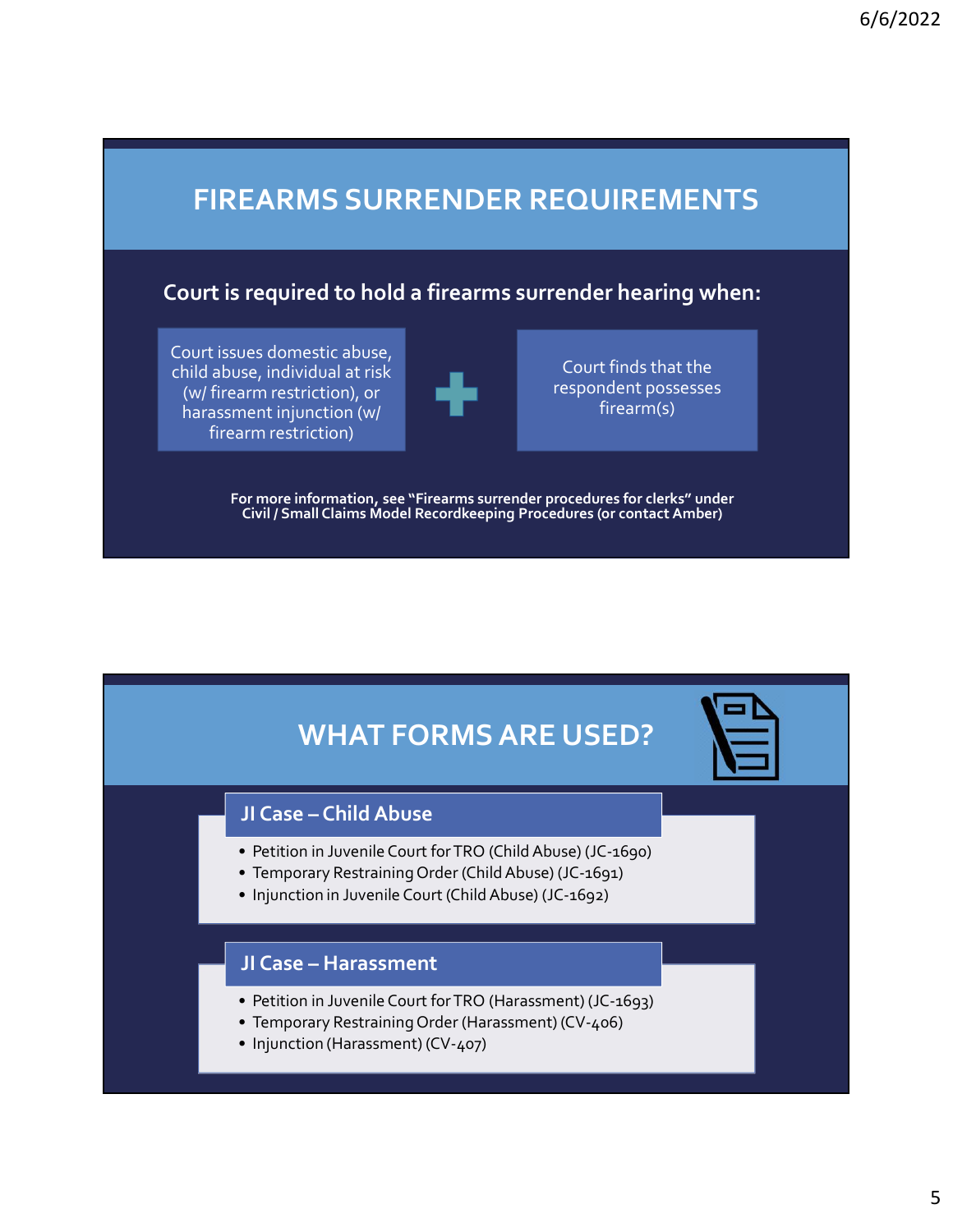![](_page_5_Figure_1.jpeg)

# SERVICE OF TROS AND INJUNCTIONS

- Once a TRO or injunction is granted, the clerk of court shall forward it to the sheriff and "the sheriff shall assist the petitioner in executing or serving" the order (Wis. Stat. 813.12(6)(ag)1., etc.] (effective June 1,
- Clerks may email paperwork to sheriff (See Informational Bulletin 19-02)
- Use Respondent's Information for Service by Sheriff (CV-420) (released Nov. 2019)
- Petitioner may use a private process server, but cannot be required to obtain one
- Applies to four restraining order types, including JI cases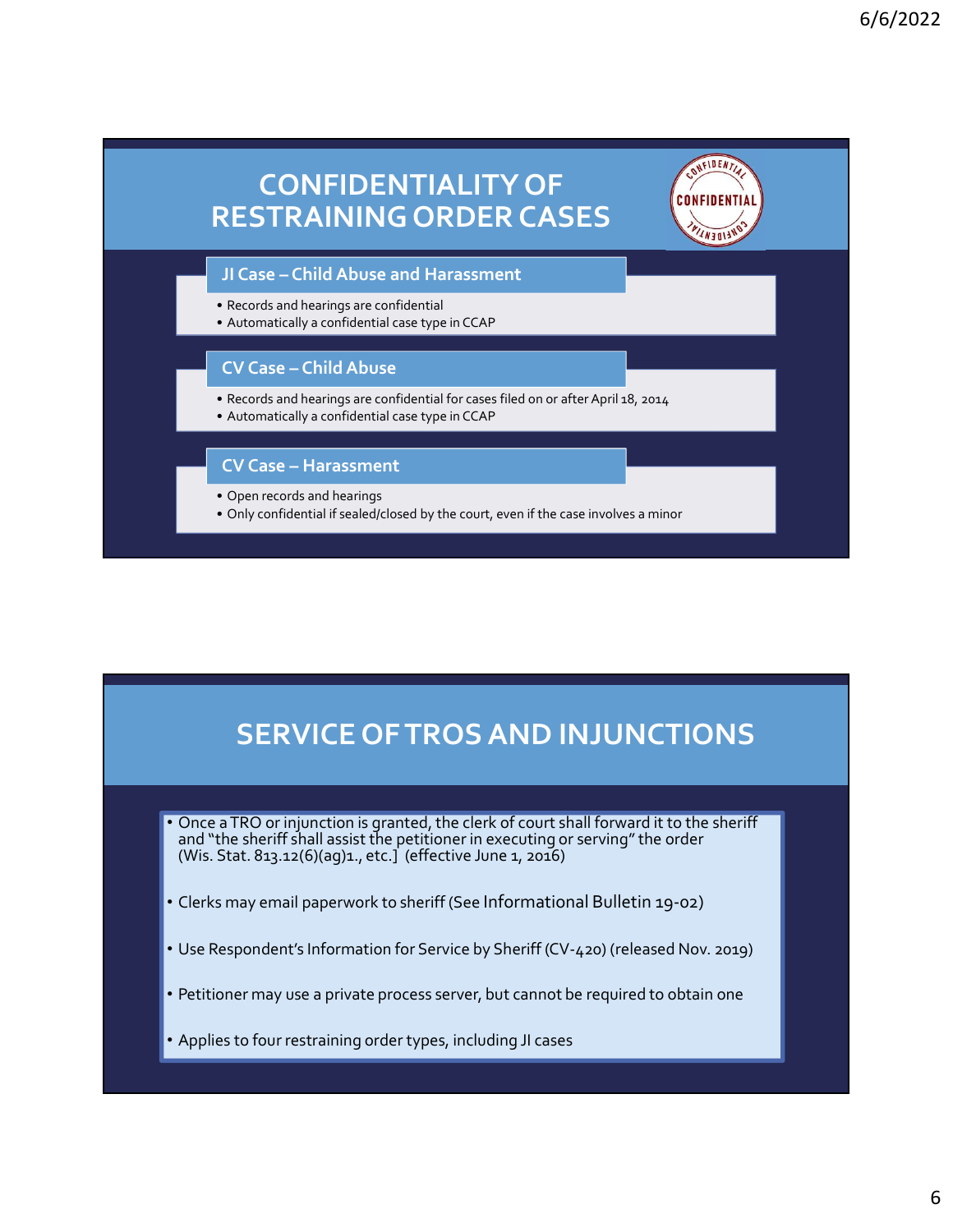## RESPONDENT'S INFORMATION (CV-420)

- Not necessary to maintain sent to sheriff
- If it is kept in the court file, it is a confidential record

|                                                                            | STATE OF WISCONSIN, CIRCUIT COURT,<br><b>COUNTY</b>                                                                                                                                                                                                                                                                                                                                                                                                                                                            |
|----------------------------------------------------------------------------|----------------------------------------------------------------------------------------------------------------------------------------------------------------------------------------------------------------------------------------------------------------------------------------------------------------------------------------------------------------------------------------------------------------------------------------------------------------------------------------------------------------|
| <b>SPONDENT'S</b>                                                          | Respondent's Information for<br><b>Service by Sheriff</b><br>$-VS-$                                                                                                                                                                                                                                                                                                                                                                                                                                            |
| <b>FORMATION</b>                                                           | Case No.                                                                                                                                                                                                                                                                                                                                                                                                                                                                                                       |
| <u>V-420)</u>                                                              | The information contained in this form will assist the sheriff's department in serving the respondent with any documents<br>that require personal service, including the temporary restraining order and injunction. Although you may not know all of<br>the requested information, filling out this form as completely and accurately as possible will help avoid unnecessary<br>delays in service. The information contained in this document is confidential and will not be shared with the<br>respondent. |
|                                                                            | If the temporary restraining order and/or injunction is granted, are you requesting that the sheriff's department serve the<br>documents on the respondent? TYES TINO (You may hire a private process server at your own expense.)                                                                                                                                                                                                                                                                             |
|                                                                            | <b>RESPONDENT'S INFORMATION [PERSON WHO IS BEING SERVED]:</b><br>Name of respondent (First, Middle (full), Last): ________________________________                                                                                                                                                                                                                                                                                                                                                             |
|                                                                            | APT. #:<br>Street Address: No. 1996. The Street Address:                                                                                                                                                                                                                                                                                                                                                                                                                                                       |
| Not necessary to maintain                                                  | Alias/Nickname(s):<br>City, State, Zip Code:<br>Cell Phone Number:<br>Home Phone Number:                                                                                                                                                                                                                                                                                                                                                                                                                       |
| in court file - can just be                                                | Sex: Race: Height: Veight: Veight: Date of Birth: / / / (If unknown, approximate age: )                                                                                                                                                                                                                                                                                                                                                                                                                        |
| sent to sheriff                                                            |                                                                                                                                                                                                                                                                                                                                                                                                                                                                                                                |
|                                                                            |                                                                                                                                                                                                                                                                                                                                                                                                                                                                                                                |
|                                                                            | Best time to serve at home:<br>Best time to serve at work: _______                                                                                                                                                                                                                                                                                                                                                                                                                                             |
| If it is kept in the court file,                                           | Employer Name: Employer Address: Employer Address:                                                                                                                                                                                                                                                                                                                                                                                                                                                             |
| it is a confidential record                                                | Employer Phone Number: Manual Communication of Manual Communication of Manual Communication of Manual Communication of Manual Communication of Manual Communication of Manual Communication of Manual Communication of Manual                                                                                                                                                                                                                                                                                  |
|                                                                            | Vehicle Color (including unique characteristics such as paint, dents, etc.):                                                                                                                                                                                                                                                                                                                                                                                                                                   |
|                                                                            | Additional information to help sheriff in locating the respondent<br>(other places the respondent may be staying, including addresses; any other court dates):                                                                                                                                                                                                                                                                                                                                                 |
|                                                                            |                                                                                                                                                                                                                                                                                                                                                                                                                                                                                                                |
|                                                                            | Does the respondent carry or possess any weapons? $\Box$ Yes $\Box$ No<br>If Yes, how many, what kinds, and where are they carried/stored?                                                                                                                                                                                                                                                                                                                                                                     |
|                                                                            | Is the respondent a heavy drinker? [ ] Yes [ ] No _______________________Drug user? [ ] Yes [ ] No __________                                                                                                                                                                                                                                                                                                                                                                                                  |
|                                                                            |                                                                                                                                                                                                                                                                                                                                                                                                                                                                                                                |
|                                                                            |                                                                                                                                                                                                                                                                                                                                                                                                                                                                                                                |
|                                                                            |                                                                                                                                                                                                                                                                                                                                                                                                                                                                                                                |
|                                                                            |                                                                                                                                                                                                                                                                                                                                                                                                                                                                                                                |
|                                                                            |                                                                                                                                                                                                                                                                                                                                                                                                                                                                                                                |
|                                                                            |                                                                                                                                                                                                                                                                                                                                                                                                                                                                                                                |
|                                                                            |                                                                                                                                                                                                                                                                                                                                                                                                                                                                                                                |
|                                                                            |                                                                                                                                                                                                                                                                                                                                                                                                                                                                                                                |
|                                                                            |                                                                                                                                                                                                                                                                                                                                                                                                                                                                                                                |
|                                                                            | <b>WHEN MUST A GAL BE APPOINTED?</b>                                                                                                                                                                                                                                                                                                                                                                                                                                                                           |
|                                                                            |                                                                                                                                                                                                                                                                                                                                                                                                                                                                                                                |
|                                                                            |                                                                                                                                                                                                                                                                                                                                                                                                                                                                                                                |
| <b>Child Abuse</b>                                                         | (Wis. Stat. 813.122(3)(b) 1m. and 2m.)                                                                                                                                                                                                                                                                                                                                                                                                                                                                         |
|                                                                            |                                                                                                                                                                                                                                                                                                                                                                                                                                                                                                                |
| . The court shall appoint a GAL if the respondent is a parent of the child | • The court, on its own motion or the motion of the parties, may appoint a GAL for the child                                                                                                                                                                                                                                                                                                                                                                                                                   |
| victim in other situations                                                 |                                                                                                                                                                                                                                                                                                                                                                                                                                                                                                                |
|                                                                            |                                                                                                                                                                                                                                                                                                                                                                                                                                                                                                                |
| <b>Harassment</b>                                                          | (Wis. Stat. 813.125(2g))                                                                                                                                                                                                                                                                                                                                                                                                                                                                                       |
|                                                                            |                                                                                                                                                                                                                                                                                                                                                                                                                                                                                                                |
|                                                                            | The court, on its own motion or the motion of the parties, may appoint a GAL for the child who is                                                                                                                                                                                                                                                                                                                                                                                                              |

# WHEN MUST A GAL BE APPOINTED?<br>
Child Abuse (Wis. Stat. 813.122(3)(b) 1m. and 2m.)<br>
The court, shall appoint a GAL for the respondent is a parent of the child<br>
The court, on its own motion or the motion of the parties, <u>may</u> WHEN MUST A GAL BE APPOINTED?<br>
Child Abuse (Wis. Stat. 813.122(3)(b) 1m. and 2m.)<br>
The court, on its own motion or the mespondent is a parent of the child<br>
victim in other situations<br>
Harassment (Wis. Stat. 813.125(29))<br>
T WHEN MUST A GAL BE APPOINTED?

### Child Abuse (Wis. Stat. 813.122(3)(b) 1m. and 2m.)

- 
- victim in other situations

### Harassment (Wis. Stat. 813.125(2g))

### Chapter 48, generally (Wis. Stat. 48.235(1)(a))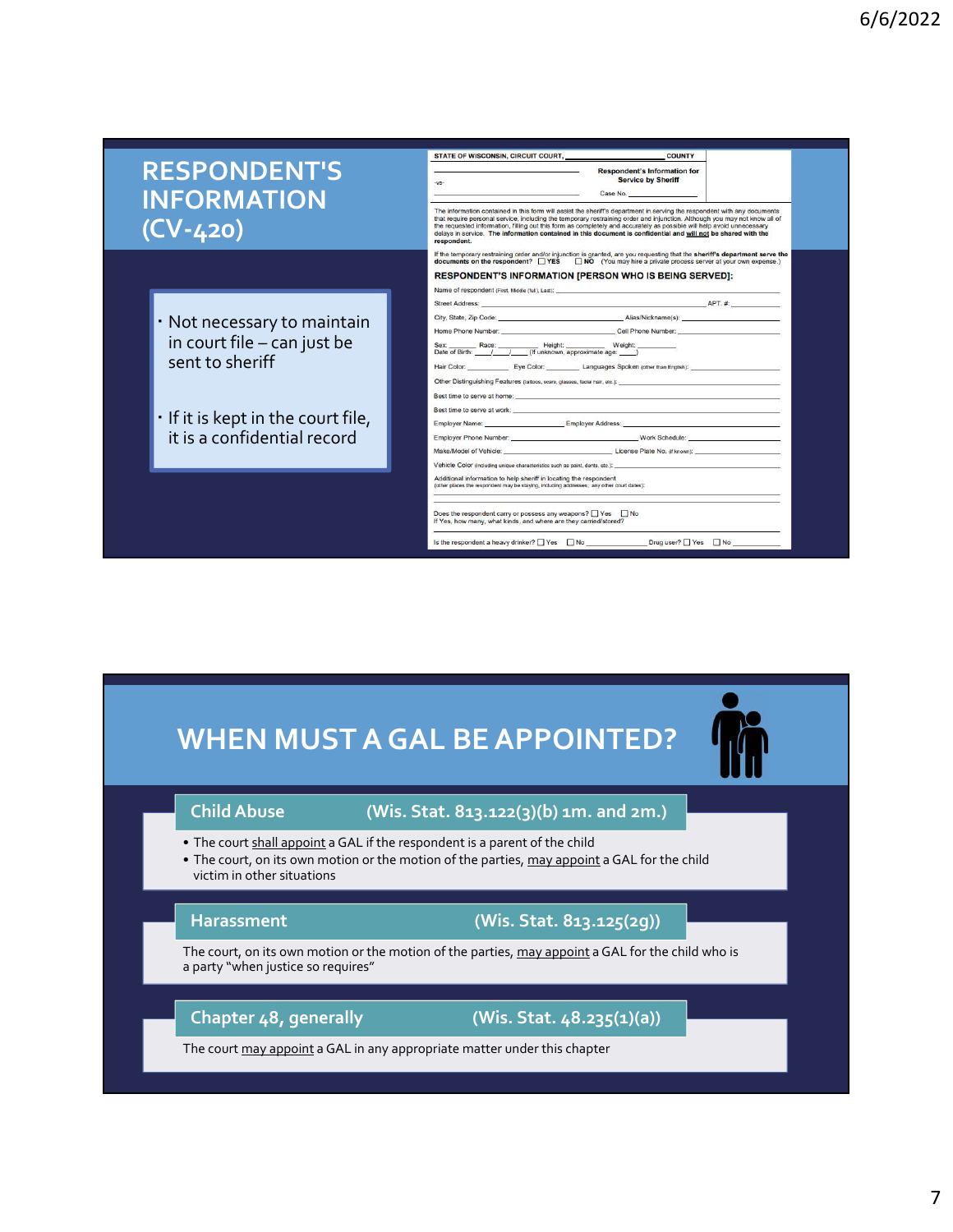# 6/<br>20 Years after entry of final order – SCR 72.01(1)<br>20 years after entry of final order – SCR 72.01(1)<br>20 years after child's 18<sup>th</sup> birthday – SCR 72.01(1)<br>4 years after child's 18<sup>th</sup> birthday – SCR 72.01(42m) 4 4 years after child's 18th birthday<br>
4 years after child state birthday<br>
4 years after child's 18th birthday – SCR 72.01(42m)<br>
4 years after child's 18th birthday – SCR 72.01(42m)<br>
4 years after child's 18th birthday – S • HOW LONG MUSTYOU RETAIN A JI CA<br>• Retention Period for Restraining Orders (CV cases), Generally<br>• 20 years after entry of final order – SCR 72.01(1)<br>• Retention Period for Juvenile Cases, Generally<br>• Vears after child's • To be safer, destroy the file after the child's 28<sup>0</sup> birthday<br>
• To be safer entry of final order – SCR 72.01(1)<br>
• To be safer child's 28<sup>0</sup> birthday – SCR 72.01(2)<br>
• To be safer, destroy the file after the filth si<sup>n</sup> • To be really safe, destroy the file after 20 years, consistent with the civil retention period for pure after after after and  $\alpha$  years, senerally<br>
• Retention Period for Juvenile Cases, Generally<br>
• A specific Retentio HOW LONG MUSTYOU RETAIN A JI CASE?<br>Retention Period for Restraining Orders (CV cases), Generally<br>reasafter entry of final order – SCR 72.01(1)<br>Retention Period for Juvenile Cases, Generally<br>as after child's 18<sup>8</sup> birthday 6/6/2022<br>HOW LONG MUST YOU RETAIN A JI CASE?<br>Retention Period for Restraining Orders (CV cases), Generally<br>Vears after entry of final order – SCR 72.01(1)

Retention Period for Restraining Orders (CV cases), Generally

### Retention Period for Juvenile Cases, Generally

- 
- 
- 

# Reter child's a8<sup>th</sup> birthday – SCR 72.01(42m)<br>
No Specific Retention Period for JI Cases in SCR 72 – Options...<br>
No Specific Retention Period so<sup>n</sup> birthday<br>
be safer, destroy the file defert the child's 28<sup>th</sup> birthday i

- Destroy the file 4 year after the child's a8<sup>to</sup> birthday<br>• To be safer, destroy the file after the child's 38<sup>to</sup> birthday in case there was a 10-year injunction issued<br>• To be really safe, destroy the file after 20 yea Fastroy the inter a tree church sa<sup>be</sup> intributed via case there was a so-year injunction issued<br> **has been** control to the file after the child's sa<sup>pe</sup> birthday in case there was a so-year injunction issued<br> **has been c** No Specific Retention Period for JI Cases in SCR 72 – Options...<br>
astroy the file a year after the child's a<sup>go</sup> birthday<br>
be safer, destroy the file after the child's a<sup>go</sup> birthday in case there was a 10-year injunction
- 
- Could apply to JI cases if there is a pending CHIPS case or, possibly, if the respondent is a minor and was adjudicated of  $1^{st}$ ,  $2^{nd}$ , or  $3^{rd}$  degree sexual assault

### Updated Forms

- RMC approved changes to all TRO petition and injunction forms, including JI forms
- Updated forms will be released soon